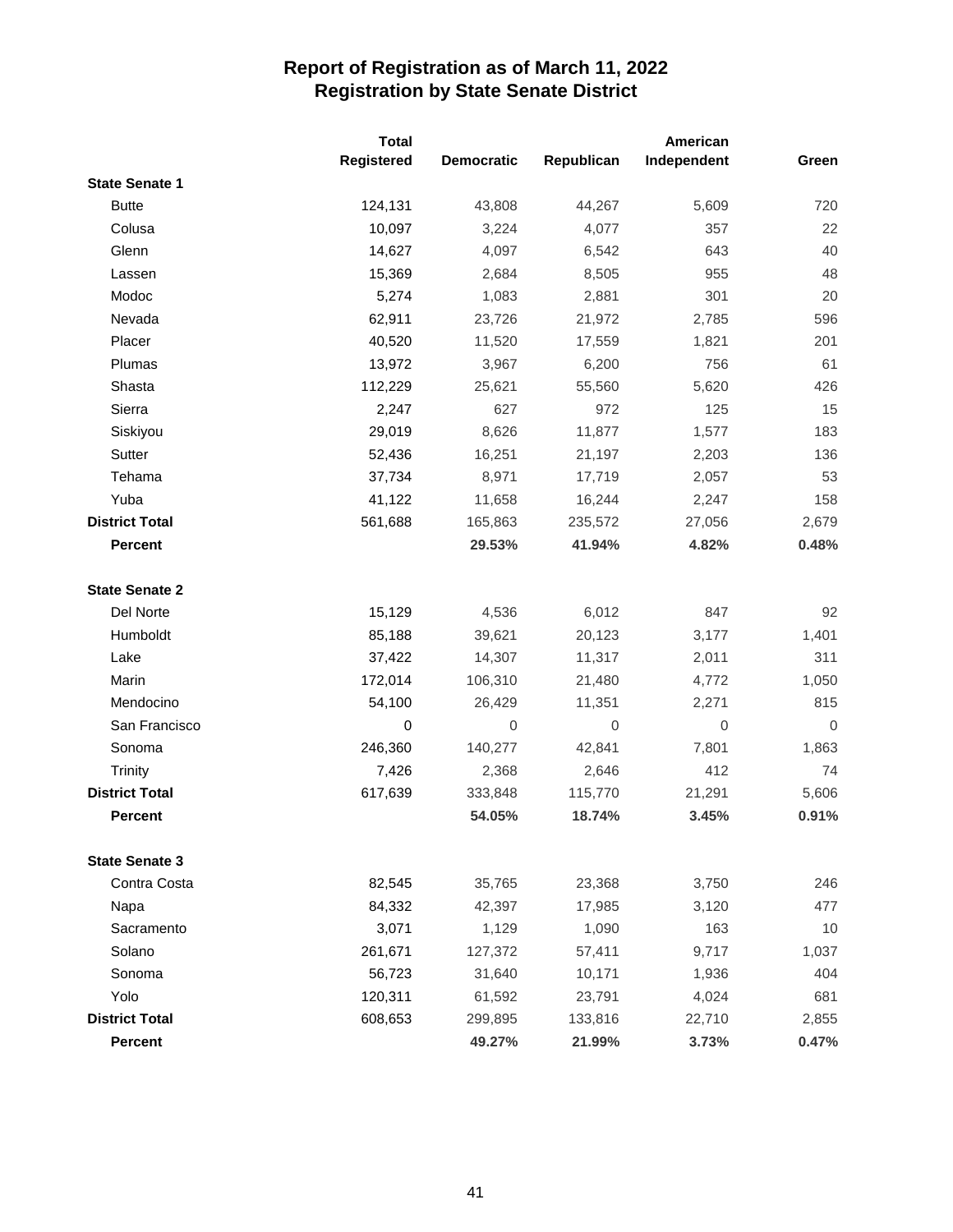|                       |                | Peace and        |                |                  | <b>No Party</b> |
|-----------------------|----------------|------------------|----------------|------------------|-----------------|
|                       | Libertarian    | Freedom          | <b>Unknown</b> | Other            | Preference      |
| <b>State Senate 1</b> |                |                  |                |                  |                 |
| <b>Butte</b>          | 1,932          | 578              | 1,002          | 1,066            | 25,149          |
| Colusa                | 139            | 54               | $\mathbf 0$    | 19               | 2,205           |
| Glenn                 | 191            | 74               | 10             | 72               | 2,958           |
| Lassen                | 242            | 73               | 16             | 86               | 2,760           |
| Modoc                 | 67             | 24               | 6              | 21               | 871             |
| Nevada                | 985            | 249              | 23             | 3,835            | 8,740           |
| Placer                | 861            | 141              | 258            | 316              | 7,843           |
| Plumas                | 196            | 61               | 11             | 47               | 2,673           |
| Shasta                | 1,689          | 467              | 87             | 792              | 21,967          |
| Sierra                | 33             | 3                | 1              | 48               | 423             |
| Siskiyou              | 477            | 163              | 210            | 77               | 5,829           |
| Sutter                | 642            | 257              | 326            | 4,972            | 6,452           |
| Tehama                | 540            | 181              | 34             | 356              | 7,823           |
| Yuba                  | 631            | 283              | 390            | 372              | 9,139           |
| <b>District Total</b> | 8,625          | 2,608            | 2,374          | 12,079           | 104,832         |
| <b>Percent</b>        | 1.54%          | 0.46%            | 0.42%          | 2.15%            | 18.66%          |
| <b>State Senate 2</b> |                |                  |                |                  |                 |
| Del Norte             | 218            | 94               | 11             | 48               | 3,271           |
| Humboldt              | 1,227          | 473              | 575            | 670              | 17,921          |
| Lake                  | 511            | 265              | 101            | 142              | 8,457           |
| Marin                 | 1,384          | 357              | 547            | 922              | 35,192          |
| Mendocino             | 755            | 366              | 325            | 110              | 11,678          |
| San Francisco         | $\overline{0}$ | $\boldsymbol{0}$ | 0              | $\boldsymbol{0}$ | $\overline{0}$  |
| Sonoma                | 2,883          | 925              | 1,784          | 1,297            | 46,689          |
| <b>Trinity</b>        | 130            | 52               | 69             | 67               | 1,608           |
| <b>District Total</b> | 7,108          | 2,532            | 3,412          | 3,256            | 124,816         |
| <b>Percent</b>        | 1.15%          | 0.41%            | 0.55%          | 0.53%            | 20.21%          |
| <b>State Senate 3</b> |                |                  |                |                  |                 |
| Contra Costa          | 958            | 319              | 335            | 403              | 17,401          |
| Napa                  | 1,002          | 334              | 619            | 409              | 17,989          |
| Sacramento            | 57             | 19               | 23             | 20               | 560             |
| Solano                | 2,840          | 1,393            | 803            | 1,636            | 59,462          |
| Sonoma                | 666            | 187              | 397            | 325              | 10,997          |
| Yolo                  | 1,307          | 529              | 0              | 65               | 28,322          |
| <b>District Total</b> | 6,830          | 2,781            | 2,177          | 2,858            | 134,731         |
| Percent               | 1.12%          | 0.46%            | 0.36%          | 0.47%            | 22.14%          |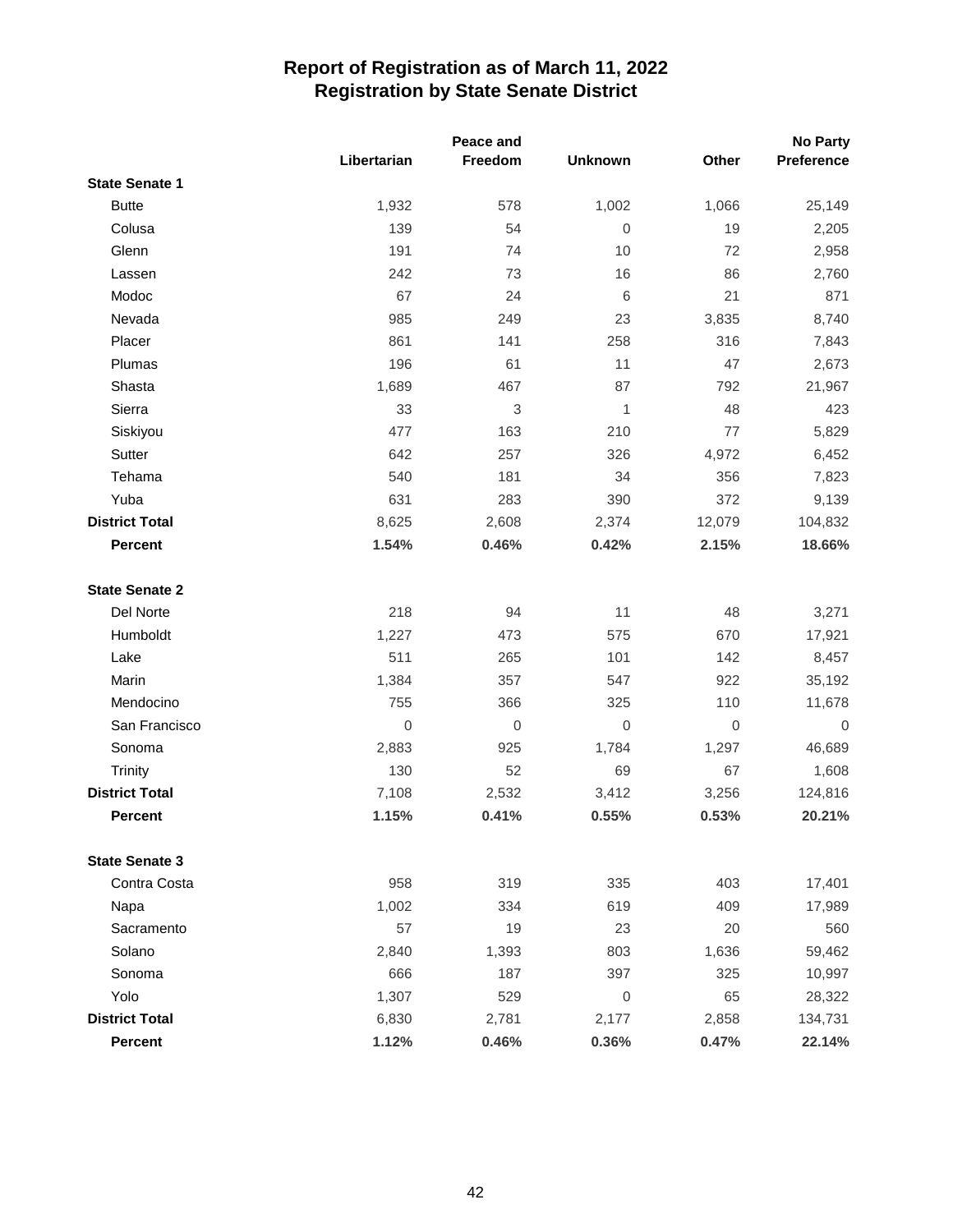|                       | <b>Total</b> |                   | American    |             |                |
|-----------------------|--------------|-------------------|-------------|-------------|----------------|
|                       | Registered   | <b>Democratic</b> | Republican  | Independent | Green          |
| <b>State Senate 4</b> |              |                   |             |             |                |
| Alpine                | 914          | 396               | 211         | 50          | 8              |
| Amador                | 26,645       | 7,331             | 12,397      | 1,386       | 111            |
| Calaveras             | 32,282       | 8,619             | 14,921      | 1,739       | 157            |
| El Dorado             | 137,737      | 42,570            | 55,722      | 6,679       | 690            |
| Inyo                  | 10,799       | 3,685             | 4,237       | 459         | 28             |
| Madera                | 30,350       | 7,538             | 15,429      | 1,453       | 97             |
| Mariposa              | 11,838       | 3,302             | 5,407       | 571         | 61             |
| Merced                | 11,593       | 3,890             | 4,554       | 452         | 25             |
| Mono                  | 7,893        | 3,138             | 2,326       | 318         | 53             |
| Nevada                | 11,945       | 6,014             | 2,130       | 479         | 100            |
| Placer                | 8,985        | 4,505             | 1,630       | 347         | 86             |
| <b>Stanislaus</b>     | 283,545      | 110,366           | 97,845      | 11,242      | 848            |
| Tuolumne              | 34,957       | 10,195            | 15,391      | 1,815       | 145            |
| <b>District Total</b> | 609,483      | 211,549           | 232,200     | 26,990      | 2,409          |
| <b>Percent</b>        |              | 34.71%            | 38.10%      | 4.43%       | 0.40%          |
| <b>State Senate 5</b> |              |                   |             |             |                |
| Alameda               | 142,097      | 64,379            | 32,322      | 4,728       | 387            |
| San Joaquin           | 385,123      | 168,819           | 107,483     | 14,692      | 1,202          |
| <b>District Total</b> | 527,220      | 233,198           | 139,805     | 19,420      | 1,589          |
| <b>Percent</b>        |              | 44.23%            | 26.52%      | 3.68%       | 0.30%          |
| <b>State Senate 6</b> |              |                   |             |             |                |
| Placer                | 225,489      | 70,605            | 92,314      | 9,348       | 662            |
| Sacramento            | 368,450      | 139,926           | 122,148     | 16,260      | 1,530          |
| <b>District Total</b> | 593,939      | 210,531           | 214,462     | 25,608      | 2,192          |
| <b>Percent</b>        |              | 35.45%            | 36.11%      | 4.31%       | 0.37%          |
| <b>State Senate 7</b> |              |                   |             |             |                |
| Alameda               | 400,469      | 282,374           | 18,930      | 6,886       | 3,426          |
| Contra Costa          | 148,575      | 97,584            | 12,239      | 3,454       | 893            |
| San Francisco         | 0            | 0                 | $\mathbf 0$ | 0           | $\overline{0}$ |
| <b>District Total</b> | 549,044      | 379,958           | 31,169      | 10,340      | 4,319          |
| <b>Percent</b>        |              | 69.20%            | 5.68%       | 1.88%       | 0.79%          |
| <b>State Senate 8</b> |              |                   |             |             |                |
| Sacramento            | 498,172      | 257,254           | 94,614      | 17,885      | 2,239          |
| <b>District Total</b> | 498,172      | 257,254           | 94,614      | 17,885      | 2,239          |
| Percent               |              | 51.64%            | 18.99%      | 3.59%       | 0.45%          |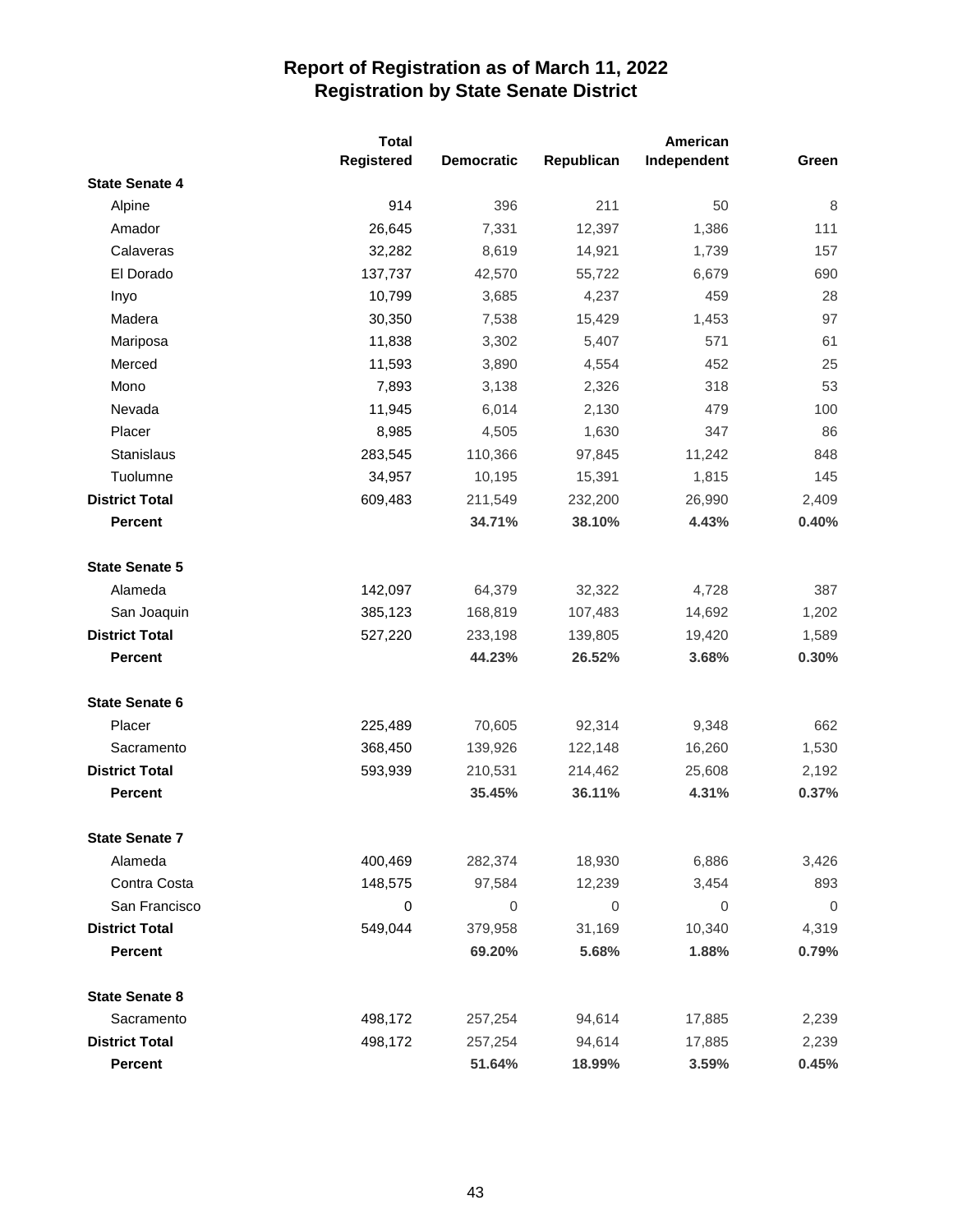|                       |                  | Peace and        |                |                  | <b>No Party</b> |
|-----------------------|------------------|------------------|----------------|------------------|-----------------|
|                       | Libertarian      | Freedom          | <b>Unknown</b> | Other            | Preference      |
| <b>State Senate 4</b> |                  |                  |                |                  |                 |
| Alpine                | 17               | $\overline{2}$   | $\overline{2}$ | $\overline{4}$   | 224             |
| Amador                | 489              | 92               | 30             | 130              | 4,679           |
| Calaveras             | 600              | 124              | 141            | 307              | 5,674           |
| El Dorado             | 2,614            | 411              | 10             | 1,056            | 27,985          |
| Inyo                  | 149              | 47               | 91             | 96               | 2,007           |
| Madera                | 407              | 96               | 178            | 194              | 4,958           |
| Mariposa              | 174              | 44               | 37             | 109              | 2,133           |
| Merced                | 101              | 57               | 23             | 53               | 2,438           |
| Mono                  | 112              | 37               | $\overline{4}$ | 28               | 1,877           |
| Nevada                | 191              | 36               | 9              | 822              | 2,164           |
| Placer                | 142              | 35               | 59             | 55               | 2,126           |
| Stanislaus            | 3,156            | 1,568            | 2,049          | 2,366            | 54,105          |
| Tuolumne              | 583              | 140              | 12             | 57               | 6,619           |
| <b>District Total</b> | 8,735            | 2,689            | 2,645          | 5,277            | 116,989         |
| <b>Percent</b>        | 1.43%            | 0.44%            | 0.43%          | 0.87%            | 19.19%          |
| <b>State Senate 5</b> |                  |                  |                |                  |                 |
| Alameda               | 1,405            | 314              | 1              | 822              | 37,739          |
| San Joaquin           | 4,018            | 2,505            | 3,325          | 2,736            | 80,343          |
| <b>District Total</b> | 5,423            | 2,819            | 3,326          | 3,558            | 118,082         |
| <b>Percent</b>        | 1.03%            | 0.53%            | 0.63%          | 0.67%            | 22.40%          |
| <b>State Senate 6</b> |                  |                  |                |                  |                 |
| Placer                | 4,033            | 526              | 1,347          | 1,394            | 45,260          |
| Sacramento            | 5,841            | 1,751            | 1,777          | 2,601            | 76,616          |
| <b>District Total</b> | 9,874            | 2,277            | 3,124          | 3,995            | 121,876         |
| Percent               | 1.66%            | 0.38%            | 0.53%          | 0.67%            | 20.52%          |
| <b>State Senate 7</b> |                  |                  |                |                  |                 |
| Alameda               | 2,072            | 1,887            | 3              | 2,473            | 82,418          |
| Contra Costa          | 877              | 895              | 697            | 608              | 31,328          |
| San Francisco         | $\boldsymbol{0}$ | $\boldsymbol{0}$ | $\mathbf{0}$   | $\boldsymbol{0}$ | 0               |
| <b>District Total</b> | 2,949            | 2,782            | 700            | 3,081            | 113,746         |
| <b>Percent</b>        | 0.54%            | 0.51%            | 0.13%          | 0.56%            | 20.72%          |
| <b>State Senate 8</b> |                  |                  |                |                  |                 |
| Sacramento            | 5,325            | 3,379            | 3,257          | 3,510            | 110,709         |
| <b>District Total</b> | 5,325            | 3,379            | 3,257          | 3,510            | 110,709         |
| Percent               | 1.07%            | 0.68%            | 0.65%          | 0.70%            | 22.22%          |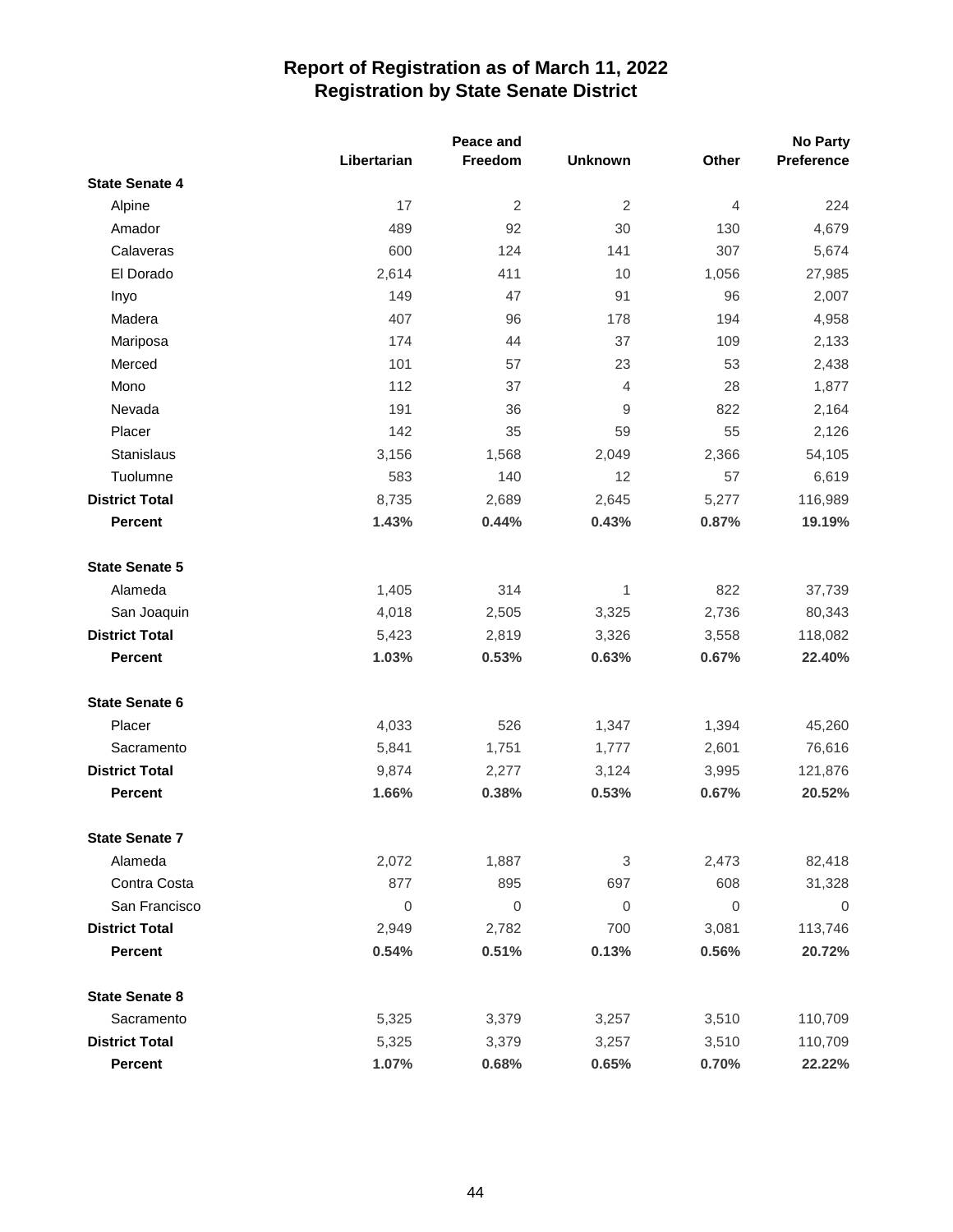|                        | <b>Total</b> |                   |            | American         |             |
|------------------------|--------------|-------------------|------------|------------------|-------------|
|                        | Registered   | <b>Democratic</b> | Republican | Independent      | Green       |
| <b>State Senate 9</b>  |              |                   |            |                  |             |
| Alameda                | 125,134      | 70,983            | 16,702     | 3,211            | 601         |
| Contra Costa           | 476,012      | 245,178           | 94,099     | 16,138           | 1,798       |
| <b>District Total</b>  | 601,146      | 316,161           | 110,801    | 19,349           | 2,399       |
| <b>Percent</b>         |              | 52.59%            | 18.43%     | 3.22%            | 0.40%       |
| <b>State Senate 10</b> |              |                   |            |                  |             |
| Alameda                | 269,476      | 147,189           | 34,050     | 6,065            | 1,003       |
| Santa Clara            | 229,041      | 114,313           | 35,625     | 5,163            | 725         |
| <b>District Total</b>  | 498,517      | 261,502           | 69,675     | 11,228           | 1,728       |
| <b>Percent</b>         |              | 52.46%            | 13.98%     | 2.25%            | 0.35%       |
| <b>State Senate 11</b> |              |                   |            |                  |             |
| San Francisco          | 500,191      | 314,563           | 33,562     | 8,912            | 2,750       |
| San Mateo              | 77,723       | 44,756            | 8,921      | 1,649            | 263         |
| <b>District Total</b>  | 577,914      | 359,319           | 42,483     | 10,561           | 3,013       |
| <b>Percent</b>         |              | 62.18%            | 7.35%      | 1.83%            | 0.52%       |
| <b>State Senate 12</b> |              |                   |            |                  |             |
| Fresno                 | 221,304      | 70,574            | 93,703     | 9,207            | 676         |
| Kern                   | 244,632      | 61,687            | 116,563    | 11,509           | 675         |
| Tulare                 | 91,401       | 25,983            | 41,105     | 4,049            | 288         |
| <b>District Total</b>  | 557,337      | 158,244           | 251,371    | 24,765           | 1,639       |
| <b>Percent</b>         |              | 28.39%            | 45.10%     | 4.44%            | 0.29%       |
| <b>State Senate 13</b> |              |                   |            |                  |             |
| San Mateo              | 355,701      | 197,614           | 51,822     | 9,163            | 1,477       |
| Santa Clara            | 224,123      | 115,624           | 33,222     | 4,396            | 760         |
| <b>District Total</b>  | 579,824      | 313,238           | 85,044     | 13,559           | 2,237       |
| <b>Percent</b>         |              | 54.02%            | 14.67%     | 2.34%            | 0.39%       |
| <b>State Senate 14</b> |              |                   |            |                  |             |
| Fresno                 | 273,539      | 126,811           | 64,039     | 9,784            | 938         |
| Madera                 | 40,924       | 16,131            | 12,160     | 1,564            | 126         |
| Merced                 | 112,011      | 49,406            | 30,446     | 4,500            | 398         |
| Tulare                 | 4            | $\mathbf 0$       | 3          | $\boldsymbol{0}$ | $\mathbf 0$ |
| <b>District Total</b>  | 426,478      | 192,348           | 106,648    | 15,848           | 1,462       |
| Percent                |              | 45.10%            | 25.01%     | 3.72%            | 0.34%       |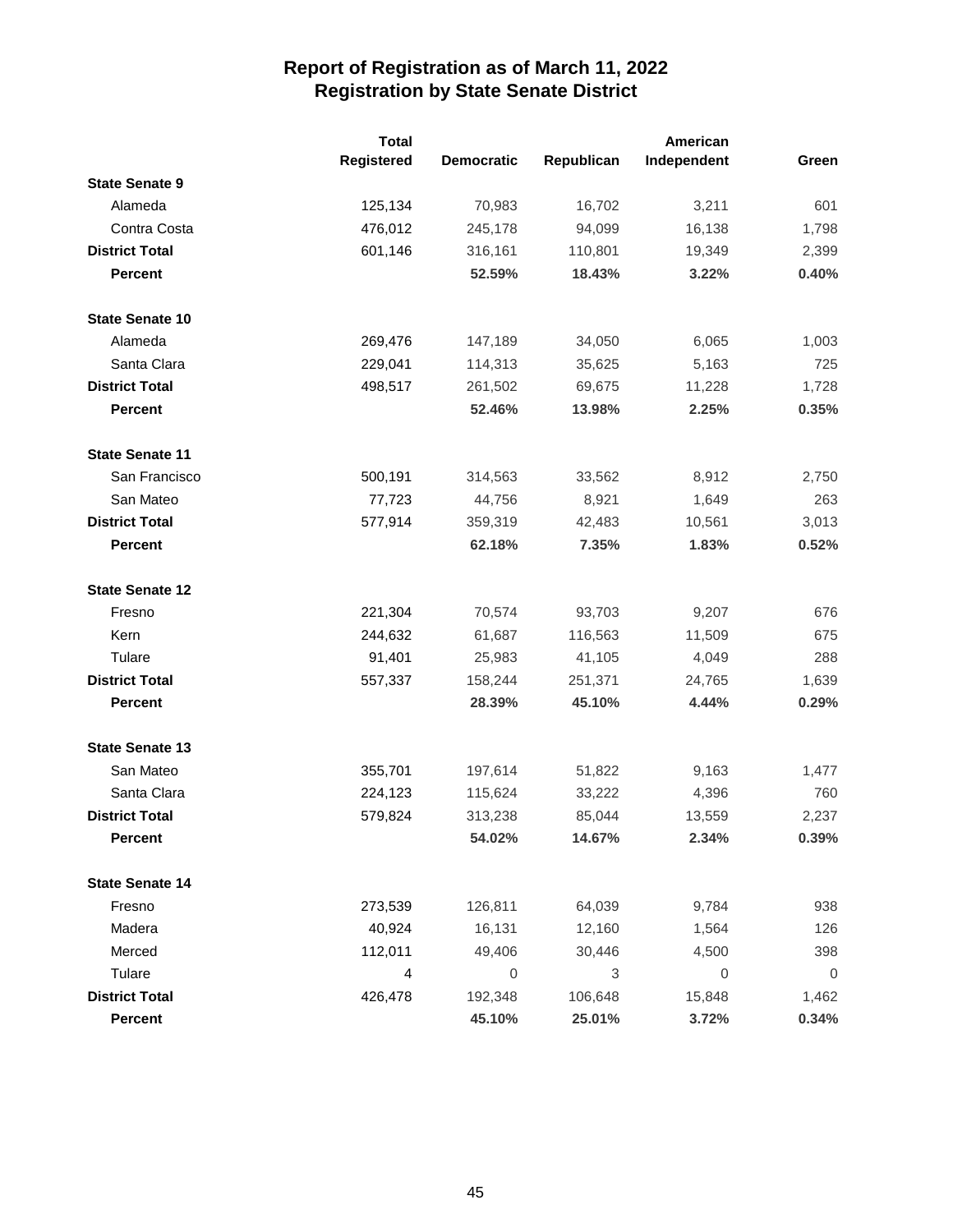|                        |             | Peace and   |                |                  | <b>No Party</b> |
|------------------------|-------------|-------------|----------------|------------------|-----------------|
|                        | Libertarian | Freedom     | <b>Unknown</b> | Other            | Preference      |
| <b>State Senate 9</b>  |             |             |                |                  |                 |
| Alameda                | 950         | 644         | 1              | 769              | 31,273          |
| Contra Costa           | 4,423       | 1,763       | 1,657          | 2,178            | 108,778         |
| <b>District Total</b>  | 5,373       | 2,407       | 1,658          | 2,947            | 140,051         |
| <b>Percent</b>         | 0.89%       | 0.40%       | 0.28%          | 0.49%            | 23.30%          |
| <b>State Senate 10</b> |             |             |                |                  |                 |
| Alameda                | 1,697       | 1,135       | 0              | 1,558            | 76,779          |
| Santa Clara            | 1,708       | 890         | 65             | 612              | 69,940          |
| <b>District Total</b>  | 3,405       | 2,025       | 65             | 2,170            | 146,719         |
| <b>Percent</b>         | 0.68%       | 0.41%       | 0.01%          | 0.44%            | 29.43%          |
| <b>State Senate 11</b> |             |             |                |                  |                 |
| San Francisco          | 3,008       | 1,797       | 4,480          | 3,529            | 127,590         |
| San Mateo              | 398         | 376         | 549            | 558              | 20,253          |
| <b>District Total</b>  | 3,406       | 2,173       | 5,029          | 4,087            | 147,843         |
| <b>Percent</b>         | 0.59%       | 0.38%       | 0.87%          | 0.71%            | 25.58%          |
| <b>State Senate 12</b> |             |             |                |                  |                 |
| Fresno                 | 2,549       | 725         | 933            | 2,013            | 40,924          |
| Kern                   | 3,575       | 1,084       | 2,214          | 1,156            | 46,169          |
| Tulare                 | 1,191       | 398         | 648            | 631              | 17,108          |
| <b>District Total</b>  | 7,315       | 2,207       | 3,795          | 3,800            | 104,201         |
| <b>Percent</b>         | 1.31%       | 0.40%       | 0.68%          | 0.68%            | 18.70%          |
| <b>State Senate 13</b> |             |             |                |                  |                 |
| San Mateo              | 2,773       | 1,019       | 2,030          | 2,236            | 87,567          |
| Santa Clara            | 1,643       | 395         | 31             | 543              | 67,509          |
| <b>District Total</b>  | 4,416       | 1,414       | 2,061          | 2,779            | 155,076         |
| <b>Percent</b>         | 0.76%       | 0.24%       | 0.36%          | 0.48%            | 26.75%          |
| <b>State Senate 14</b> |             |             |                |                  |                 |
| Fresno                 | 2,362       | 2,264       | 1,978          | 2,840            | 62,523          |
| Madera                 | 414         | 373         | 403            | 244              | 9,509           |
| Merced                 | 1,201       | 799         | 159            | 531              | 24,571          |
| Tulare                 | $\mathbf 0$ | $\mathbf 0$ | 0              | $\boldsymbol{0}$ | 1               |
| <b>District Total</b>  | 3,977       | 3,436       | 2,540          | 3,615            | 96,604          |
| <b>Percent</b>         | 0.93%       | 0.81%       | 0.60%          | 0.85%            | 22.65%          |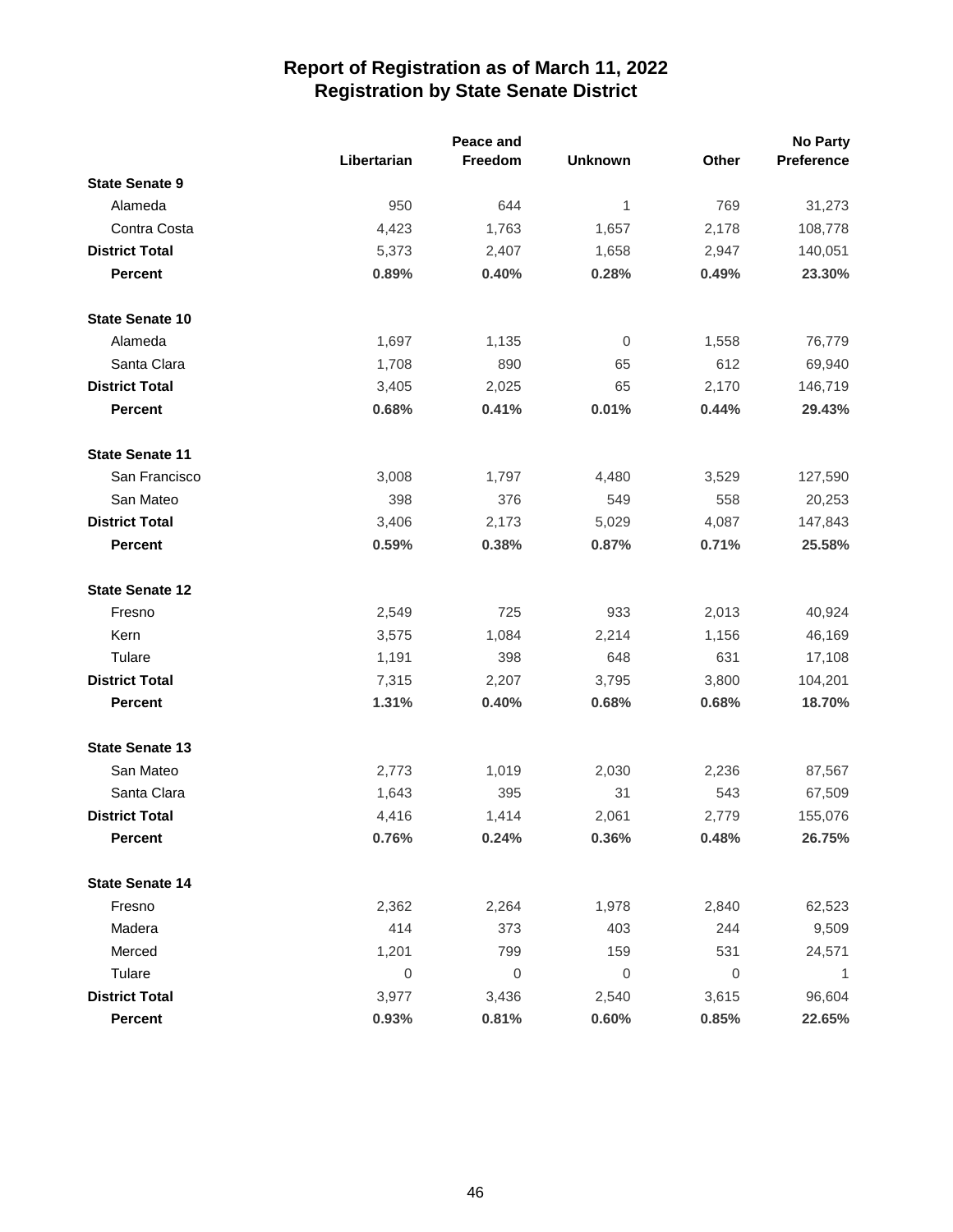|                        | <b>Total</b> |                   | American   |             |       |
|------------------------|--------------|-------------------|------------|-------------|-------|
|                        | Registered   | <b>Democratic</b> | Republican | Independent | Green |
| <b>State Senate 15</b> |              |                   |            |             |       |
| Santa Clara            | 545,869      | 278,090           | 96,621     | 15,240      | 2,230 |
| <b>District Total</b>  | 545,869      | 278,090           | 96,621     | 15,240      | 2,230 |
| <b>Percent</b>         |              | 50.94%            | 17.70%     | 2.79%       | 0.41% |
| <b>State Senate 16</b> |              |                   |            |             |       |
| Fresno                 | 8,620        | 2,115             | 4,395      | 327         | 19    |
| Kern                   | 190,897      | 89,254            | 41,970     | 6,849       | 616   |
| Kings                  | 61,387       | 20,604            | 23,971     | 2,404       | 172   |
| Tulare                 | 115,670      | 43,252            | 36,336     | 4,563       | 335   |
| <b>District Total</b>  | 376,574      | 155,225           | 106,672    | 14,143      | 1,142 |
| <b>Percent</b>         |              | 41.22%            | 28.33%     | 3.76%       | 0.30% |
| <b>State Senate 17</b> |              |                   |            |             |       |
| Monterey               | 210,476      | 110,510           | 41,550     | 6,535       | 988   |
| San Benito             | 37,205       | 17,828            | 9,528      | 1,342       | 140   |
| San Luis Obispo        | 145,344      | 56,581            | 48,972     | 5,737       | 842   |
| Santa Cruz             | 167,183      | 100,017           | 22,935     | 4,554       | 1,390 |
| <b>District Total</b>  | 560,208      | 284,936           | 122,985    | 18,168      | 3,360 |
| <b>Percent</b>         |              | 50.86%            | 21.95%     | 3.24%       | 0.60% |
| <b>State Senate 18</b> |              |                   |            |             |       |
| Imperial               | 86,779       | 41,634            | 18,031     | 2,498       | 273   |
| Riverside              | 78,680       | 38,962            | 19,195     | 2,677       | 215   |
| San Bernardino         | 2,930        | 830               | 1,226      | 227         | 8     |
| San Diego              | 337,872      | 158,348           | 68,671     | 10,722      | 1,320 |
| <b>District Total</b>  | 506,261      | 239,774           | 107,123    | 16,124      | 1,816 |
| <b>Percent</b>         |              | 47.36%            | 21.16%     | 3.18%       | 0.36% |
| <b>State Senate 19</b> |              |                   |            |             |       |
| Riverside              | 289,869      | 121,154           | 91,238     | 12,940      | 966   |
| San Bernardino         | 246,325      | 75,683            | 99,350     | 13,458      | 965   |
| <b>District Total</b>  | 536,194      | 196,837           | 190,588    | 26,398      | 1,931 |
| <b>Percent</b>         |              | 36.71%            | 35.54%     | 4.92%       | 0.36% |
| <b>State Senate 20</b> |              |                   |            |             |       |
| Los Angeles            | 490,218      | 259,846           | 79,300     | 13,569      | 2,207 |
| <b>District Total</b>  | 490,218      | 259,846           | 79,300     | 13,569      | 2,207 |
| Percent                |              | 53.01%            | 16.18%     | 2.77%       | 0.45% |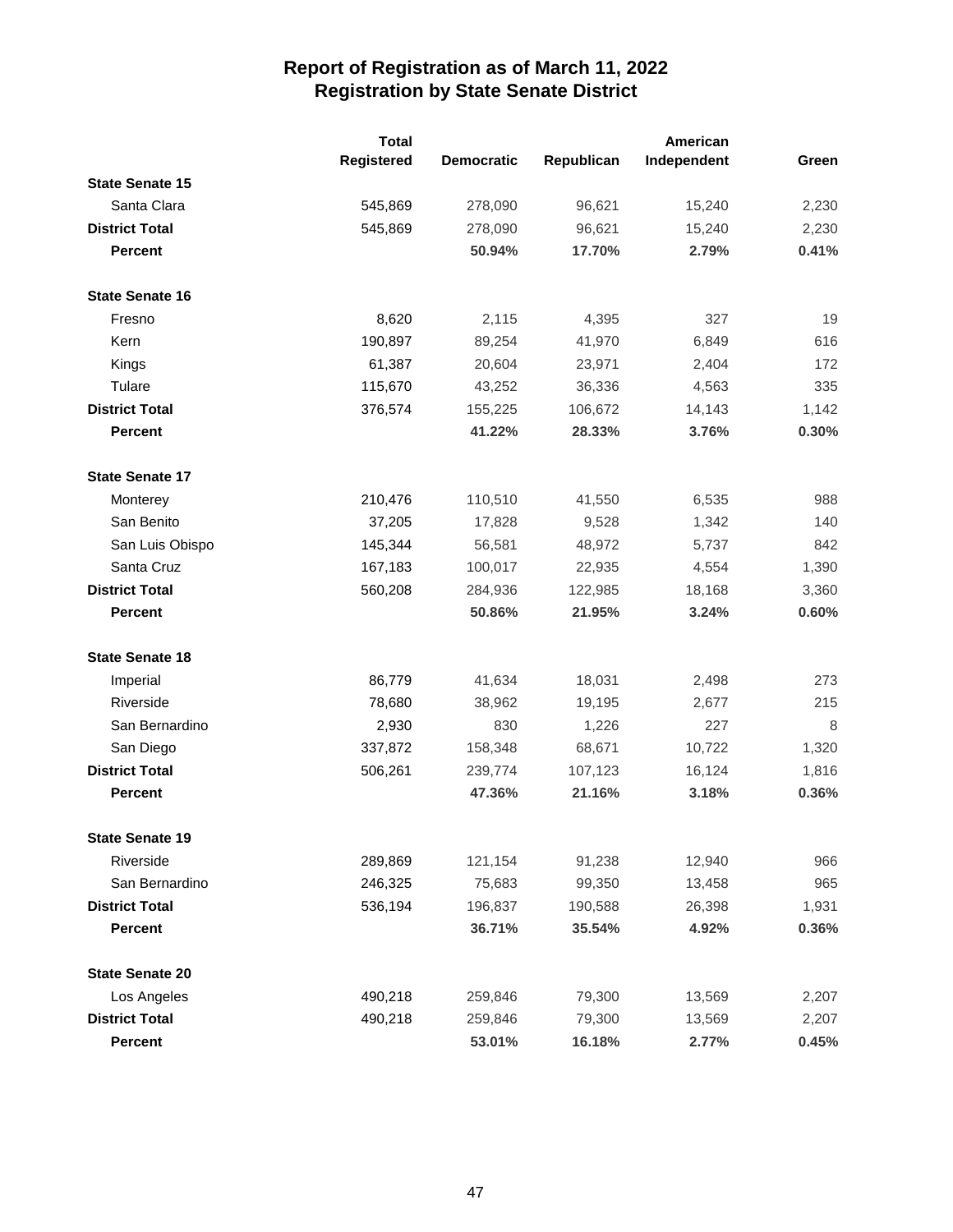|                        |             | Peace and |                |       | <b>No Party</b> |
|------------------------|-------------|-----------|----------------|-------|-----------------|
|                        | Libertarian | Freedom   | <b>Unknown</b> | Other | Preference      |
| <b>State Senate 15</b> |             |           |                |       |                 |
| Santa Clara            | 4,859       | 2,828     | 140            | 1,870 | 143,991         |
| <b>District Total</b>  | 4,859       | 2,828     | 140            | 1,870 | 143,991         |
| <b>Percent</b>         | 0.89%       | 0.52%     | 0.03%          | 0.34% | 26.38%          |
| <b>State Senate 16</b> |             |           |                |       |                 |
| Fresno                 | 88          | 25        | 39             | 89    | 1,523           |
| Kern                   | 1,801       | 1,794     | 2,945          | 902   | 44,766          |
| Kings                  | 804         | 348       | 432            | 331   | 12,321          |
| Tulare                 | 1,179       | 897       | 1,098          | 854   | 27,156          |
| <b>District Total</b>  | 3,872       | 3,064     | 4,514          | 2,176 | 85,766          |
| <b>Percent</b>         | 1.03%       | 0.81%     | 1.20%          | 0.58% | 22.78%          |
| <b>State Senate 17</b> |             |           |                |       |                 |
| Monterey               | 1,956       | 1,112     | 2,283          | 404   | 45,138          |
| San Benito             | 423         | 180       | 37             | 154   | 7,573           |
| San Luis Obispo        | 1,998       | 421       | 558            | 1,411 | 28,824          |
| Santa Cruz             | 1,858       | 711       | 207            | 1,209 | 34,302          |
| <b>District Total</b>  | 6,235       | 2,424     | 3,085          | 3,178 | 115,837         |
| <b>Percent</b>         | 1.11%       | 0.43%     | 0.55%          | 0.57% | 20.68%          |
| <b>State Senate 18</b> |             |           |                |       |                 |
| Imperial               | 656         | 754       | 1,009          | 447   | 21,477          |
| Riverside              | 605         | 570       | 302            | 550   | 15,604          |
| San Bernardino         | 23          | 20        | 11             | 29    | 556             |
| San Diego              | 3,190       | 2,368     | 1,988          | 1,778 | 89,487          |
| <b>District Total</b>  | 4,474       | 3,712     | 3,310          | 2,804 | 127,124         |
| <b>Percent</b>         | 0.88%       | 0.73%     | 0.65%          | 0.55% | 25.11%          |
| <b>State Senate 19</b> |             |           |                |       |                 |
| Riverside              | 2,944       | 1,625     | 943            | 2,160 | 55,899          |
| San Bernardino         | 3,435       | 1,363     | 1,057          | 2,063 | 48,951          |
| <b>District Total</b>  | 6,379       | 2,988     | 2,000          | 4,223 | 104,850         |
| <b>Percent</b>         | 1.19%       | 0.56%     | 0.37%          | 0.79% | 19.55%          |
| <b>State Senate 20</b> |             |           |                |       |                 |
| Los Angeles            | 3,989       | 3,446     | 4,212          | 3,699 | 119,950         |
| <b>District Total</b>  | 3,989       | 3,446     | 4,212          | 3,699 | 119,950         |
| Percent                | 0.81%       | 0.70%     | 0.86%          | 0.75% | 24.47%          |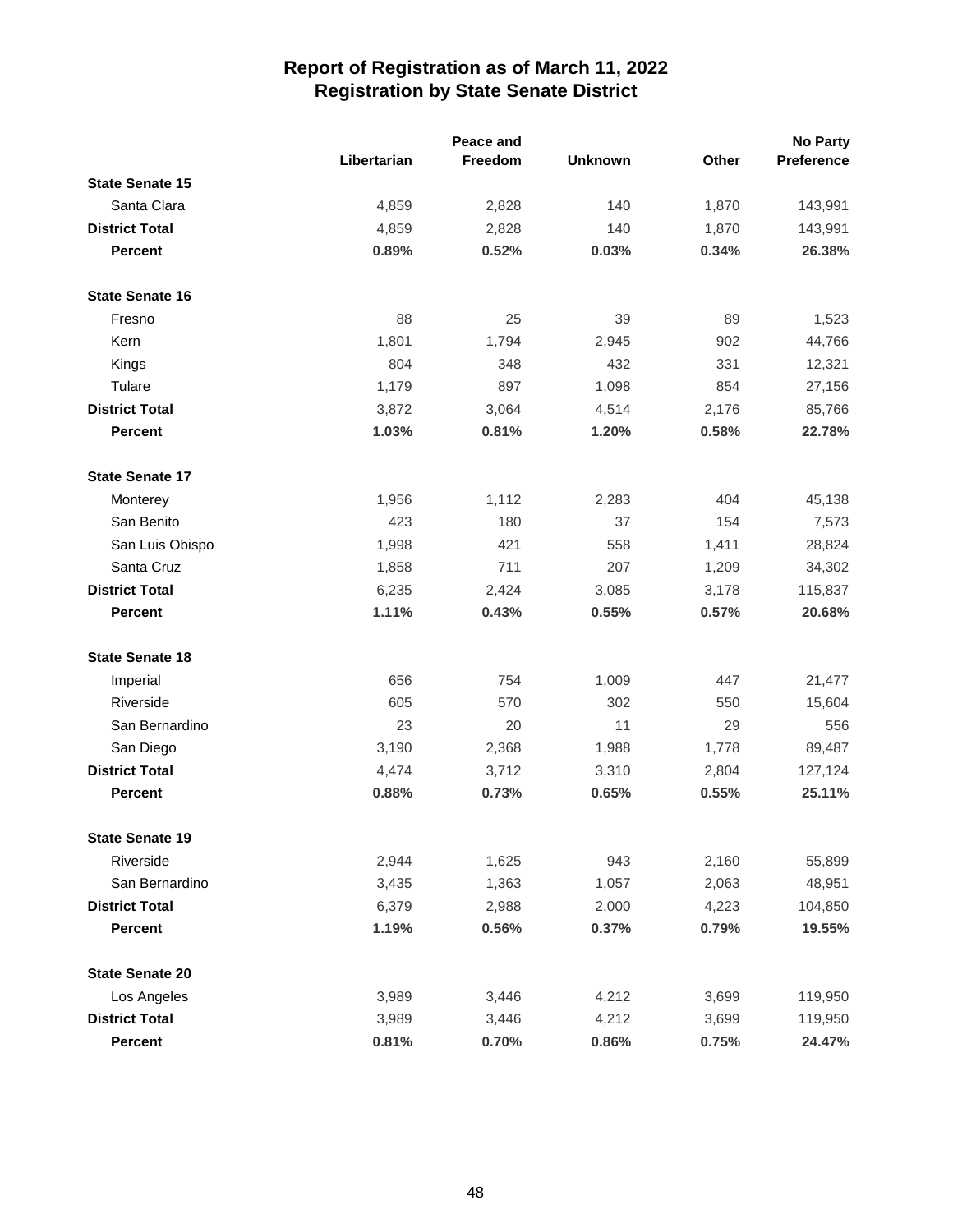|                        | <b>Total</b>      |                   |            | American    |       |
|------------------------|-------------------|-------------------|------------|-------------|-------|
|                        | <b>Registered</b> | <b>Democratic</b> | Republican | Independent | Green |
| <b>State Senate 21</b> |                   |                   |            |             |       |
| San Luis Obispo        | 37,364            | 13,037            | 13,972     | 1,592       | 148   |
| Santa Barbara          | 234,376           | 110,238           | 58,282     | 8,189       | 1,112 |
| Ventura                | 291,675           | 140,368           | 69,000     | 10,044      | 1,284 |
| <b>District Total</b>  | 563,415           | 263,643           | 141,254    | 19,825      | 2,544 |
| <b>Percent</b>         |                   | 46.79%            | 25.07%     | 3.52%       | 0.45% |
| <b>State Senate 22</b> |                   |                   |            |             |       |
| Los Angeles            | 364,990           | 178,720           | 74,790     | 11,142      | 1,431 |
| San Bernardino         | 159,568           | 74,263            | 39,029     | 5,791       | 557   |
| <b>District Total</b>  | 524,558           | 252,983           | 113,819    | 16,933      | 1,988 |
| <b>Percent</b>         |                   | 48.23%            | 21.70%     | 3.23%       | 0.38% |
| <b>State Senate 23</b> |                   |                   |            |             |       |
| Los Angeles            | 408,113           | 167,652           | 122,615    | 16,374      | 1,350 |
| San Bernardino         | 161,296           | 61,002            | 50,090     | 8,624       | 617   |
| <b>District Total</b>  | 569,409           | 228,654           | 172,705    | 24,998      | 1,967 |
| <b>Percent</b>         |                   | 40.16%            | 30.33%     | 4.39%       | 0.35% |
| <b>State Senate 24</b> |                   |                   |            |             |       |
| Los Angeles            | 698,199           | 351,610           | 140,731    | 20,600      | 2,934 |
| <b>District Total</b>  | 698,199           | 351,610           | 140,731    | 20,600      | 2,934 |
| <b>Percent</b>         |                   | 50.36%            | 20.16%     | 2.95%       | 0.42% |
| <b>State Senate 25</b> |                   |                   |            |             |       |
| Los Angeles            | 584,840           | 273,170           | 123,263    | 14,528      | 2,291 |
| San Bernardino         | 42,259            | 13,731            | 17,524     | 1,785       | 121   |
| <b>District Total</b>  | 627,099           | 286,901           | 140,787    | 16,313      | 2,412 |
| <b>Percent</b>         |                   | 45.75%            | 22.45%     | 2.60%       | 0.38% |
| <b>State Senate 26</b> |                   |                   |            |             |       |
| Los Angeles            | 479,171           | 297,622           | 43,792     | 9,679       | 2,608 |
| <b>District Total</b>  | 479,171           | 297,622           | 43,792     | 9,679       | 2,608 |
| <b>Percent</b>         |                   | 62.11%            | 9.14%      | 2.02%       | 0.54% |
| <b>State Senate 27</b> |                   |                   |            |             |       |
| Los Angeles            | 435,620           | 223,168           | 83,457     | 13,107      | 1,806 |
| Ventura                | 217,432           | 80,546            | 75,182     | 8,263       | 705   |
| <b>District Total</b>  | 653,052           | 303,714           | 158,639    | 21,370      | 2,511 |
| Percent                |                   | 46.51%            | 24.29%     | 3.27%       | 0.38% |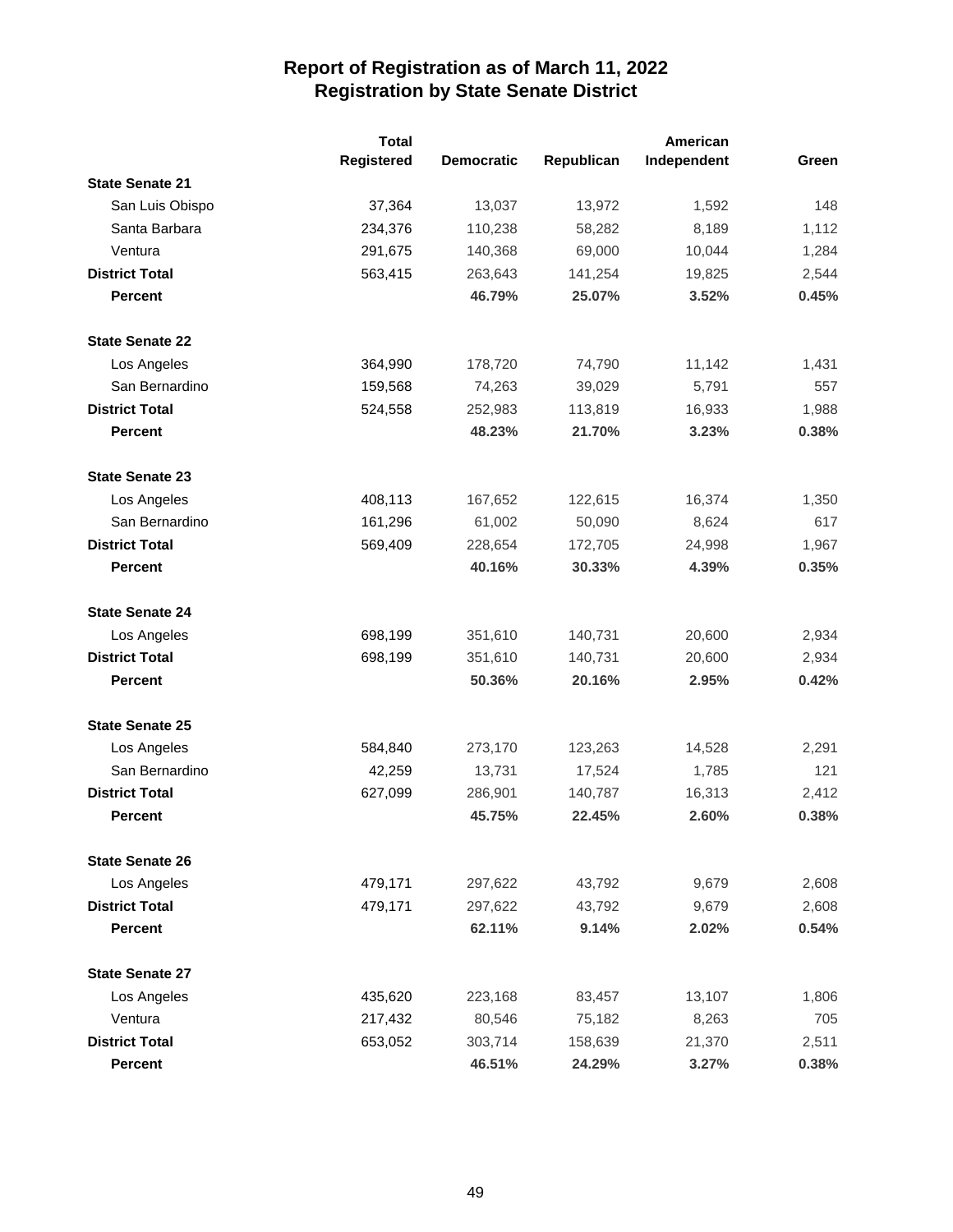|                        |             | Peace and |                |              | <b>No Party</b> |
|------------------------|-------------|-----------|----------------|--------------|-----------------|
|                        | Libertarian | Freedom   | <b>Unknown</b> | <b>Other</b> | Preference      |
| <b>State Senate 21</b> |             |           |                |              |                 |
| San Luis Obispo        | 505         | 154       | 149            | 409          | 7,398           |
| Santa Barbara          | 2,478       | 1,054     | 1,668          | 1,609        | 49,746          |
| Ventura                | 3,037       | 1,585     | 2,032          | 3,375        | 60,950          |
| <b>District Total</b>  | 6,020       | 2,793     | 3,849          | 5,393        | 118,094         |
| <b>Percent</b>         | 1.07%       | 0.50%     | 0.68%          | 0.96%        | 20.96%          |
| <b>State Senate 22</b> |             |           |                |              |                 |
| Los Angeles            | 3,071       | 3,112     | 2,953          | 2,322        | 87,449          |
| San Bernardino         | 1,582       | 1,190     | 809            | 1,119        | 35,228          |
| <b>District Total</b>  | 4,653       | 4,302     | 3,762          | 3,441        | 122,677         |
| <b>Percent</b>         | 0.89%       | 0.82%     | 0.72%          | 0.66%        | 23.39%          |
| <b>State Senate 23</b> |             |           |                |              |                 |
| Los Angeles            | 4,207       | 2,167     | 3,043          | 3,085        | 87,620          |
| San Bernardino         | 1,808       | 1,350     | 871            | 2,575        | 34,359          |
| <b>District Total</b>  | 6,015       | 3,517     | 3,914          | 5,660        | 121,979         |
| <b>Percent</b>         | 1.06%       | 0.62%     | 0.69%          | 0.99%        | 21.42%          |
| <b>State Senate 24</b> |             |           |                |              |                 |
| Los Angeles            | 6,605       | 2,077     | 4,045          | 5,136        | 164,461         |
| <b>District Total</b>  | 6,605       | 2,077     | 4,045          | 5,136        | 164,461         |
| <b>Percent</b>         | 0.95%       | 0.30%     | 0.58%          | 0.74%        | 23.56%          |
| <b>State Senate 25</b> |             |           |                |              |                 |
| Los Angeles            | 4,485       | 2,657     | 4,721          | 3,486        | 156,239         |
| San Bernardino         | 425         | 96        | 142            | 274          | 8,161           |
| <b>District Total</b>  | 4,910       | 2,753     | 4,863          | 3,760        | 164,400         |
| <b>Percent</b>         | 0.78%       | 0.44%     | 0.78%          | 0.60%        | 26.22%          |
| <b>State Senate 26</b> |             |           |                |              |                 |
| Los Angeles            | 3,218       | 3,567     | 4,176          | 3,591        | 110,918         |
| <b>District Total</b>  | 3,218       | 3,567     | 4,176          | 3,591        | 110,918         |
| <b>Percent</b>         | 0.67%       | 0.74%     | 0.87%          | 0.75%        | 23.15%          |
| <b>State Senate 27</b> |             |           |                |              |                 |
| Los Angeles            | 3,786       | 1,850     | 3,346          | 3,057        | 102,043         |
| Ventura                | 2,453       | 562       | 1,204          | 2,332        | 46,185          |
| <b>District Total</b>  | 6,239       | 2,412     | 4,550          | 5,389        | 148,228         |
| <b>Percent</b>         | 0.96%       | 0.37%     | 0.70%          | 0.83%        | 22.70%          |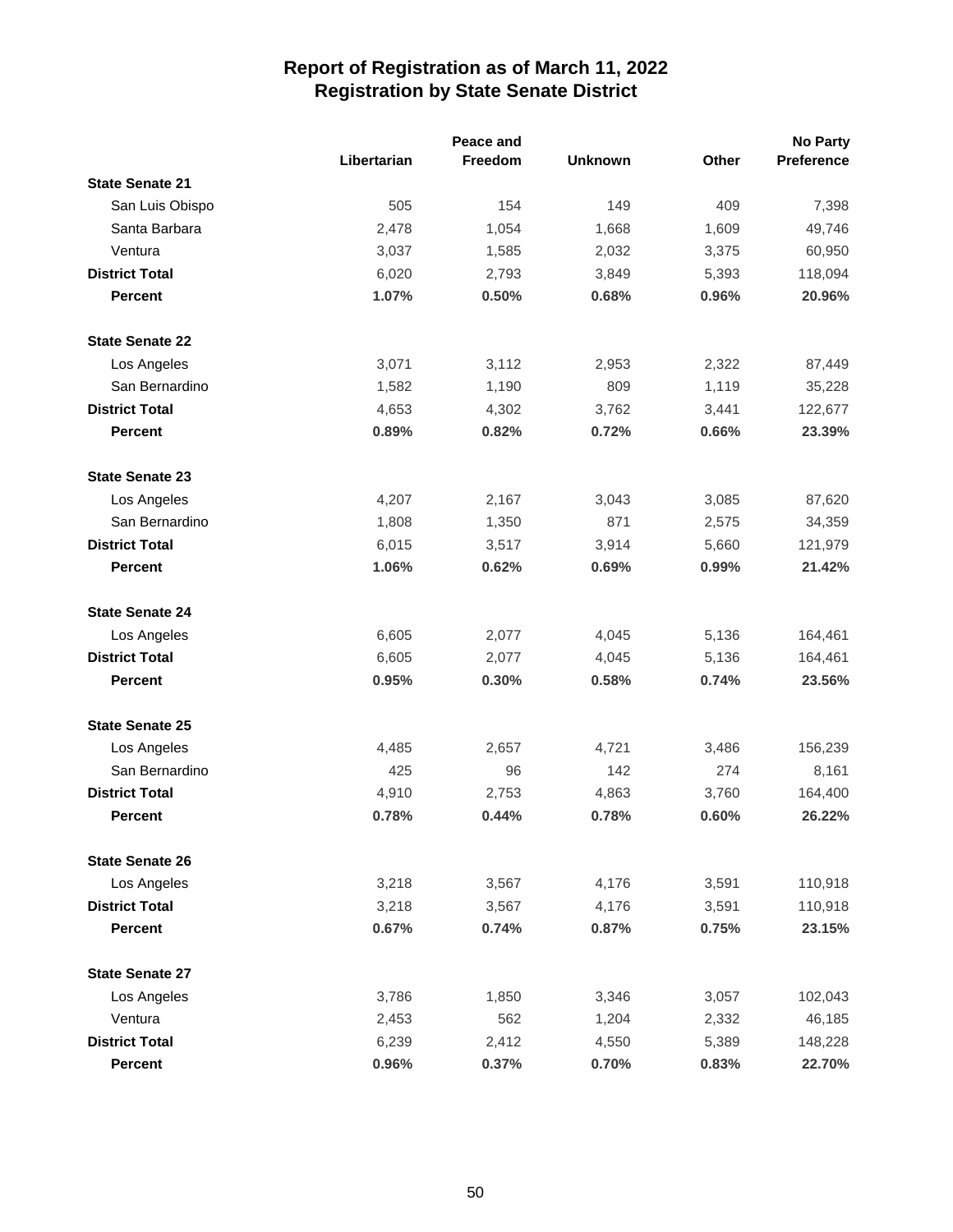|                        | <b>Total</b> | American          |            |             |       |
|------------------------|--------------|-------------------|------------|-------------|-------|
|                        | Registered   | <b>Democratic</b> | Republican | Independent | Green |
| <b>State Senate 28</b> |              |                   |            |             |       |
| Los Angeles            | 542,144      | 350,168           | 43,974     | 13,324      | 2,202 |
| <b>District Total</b>  | 542,144      | 350,168           | 43,974     | 13,324      | 2,202 |
| <b>Percent</b>         |              | 64.59%            | 8.11%      | 2.46%       | 0.41% |
| <b>State Senate 29</b> |              |                   |            |             |       |
| San Bernardino         | 478,087      | 225,649           | 110,339    | 18,413      | 1,689 |
| <b>District Total</b>  | 478,087      | 225,649           | 110,339    | 18,413      | 1,689 |
| <b>Percent</b>         |              | 47.20%            | 23.08%     | 3.85%       | 0.35% |
| <b>State Senate 30</b> |              |                   |            |             |       |
| Los Angeles            | 537,830      | 270,037           | 107,854    | 14,925      | 1,984 |
| Orange                 | 29,813       | 10,102            | 11,309     | 951         | 76    |
| <b>District Total</b>  | 567,643      | 280,139           | 119,163    | 15,876      | 2,060 |
| <b>Percent</b>         |              | 49.35%            | 20.99%     | 2.80%       | 0.36% |
| <b>State Senate 31</b> |              |                   |            |             |       |
| Riverside              | 449,496      | 211,225           | 108,144    | 15,638      | 1,571 |
| San Bernardino         | 7,831        | 4,230             | 1,347      | 225         | 23    |
| <b>District Total</b>  | 457,327      | 215,455           | 109,491    | 15,863      | 1,594 |
| <b>Percent</b>         |              | 47.11%            | 23.94%     | 3.47%       | 0.35% |
| <b>State Senate 32</b> |              |                   |            |             |       |
| Orange                 | 48,549       | 12,491            | 23,280     | 1,588       | 105   |
| Riverside              | 477,992      | 151,576           | 190,221    | 21,885      | 1,433 |
| San Bernardino         | 47,183       | 17,041            | 15,897     | 1,565       | 120   |
| San Diego              | 6,692        | 2,100             | 2,646      | 355         | 39    |
| <b>District Total</b>  | 580,416      | 183,208           | 232,044    | 25,393      | 1,697 |
| <b>Percent</b>         |              | 31.56%            | 39.98%     | 4.37%       | 0.29% |
| <b>State Senate 33</b> |              |                   |            |             |       |
| Los Angeles            | 547,711      | 307,419           | 81,072     | 15,766      | 2,561 |
| <b>District Total</b>  | 547,711      | 307,419           | 81,072     | 15,766      | 2,561 |
| <b>Percent</b>         |              | 56.13%            | 14.80%     | 2.88%       | 0.47% |
| <b>State Senate 34</b> |              |                   |            |             |       |
| Los Angeles            | 38,776       | 19,133            | 8,846      | 1,257       | 145   |
| Orange                 | 387,323      | 187,427           | 86,634     | 10,855      | 1,358 |
| <b>District Total</b>  | 426,099      | 206,560           | 95,480     | 12,112      | 1,503 |
| <b>Percent</b>         |              | 48.48%            | 22.41%     | 2.84%       | 0.35% |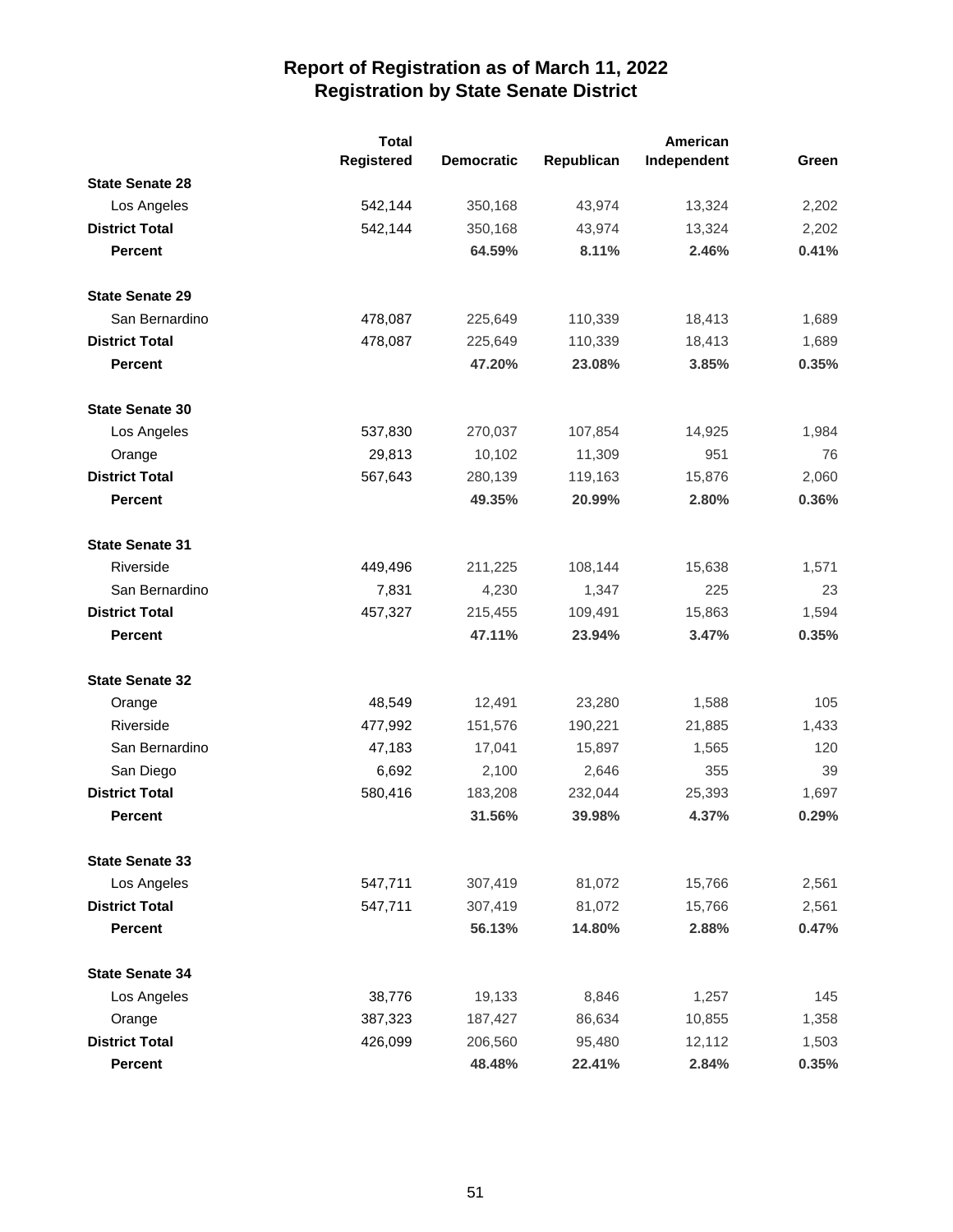|                        |             | Peace and |                |       | <b>No Party</b> |
|------------------------|-------------|-----------|----------------|-------|-----------------|
|                        | Libertarian | Freedom   | <b>Unknown</b> | Other | Preference      |
| <b>State Senate 28</b> |             |           |                |       |                 |
| Los Angeles            | 3,495       | 3,720     | 4,387          | 4,888 | 115,986         |
| <b>District Total</b>  | 3,495       | 3,720     | 4,387          | 4,888 | 115,986         |
| <b>Percent</b>         | 0.64%       | 0.69%     | 0.81%          | 0.90% | 21.39%          |
| <b>State Senate 29</b> |             |           |                |       |                 |
| San Bernardino         | 4,519       | 4,008     | 2,572          | 4,418 | 106,480         |
| <b>District Total</b>  | 4,519       | 4,008     | 2,572          | 4,418 | 106,480         |
| <b>Percent</b>         | 0.95%       | 0.84%     | 0.54%          | 0.92% | 22.27%          |
| <b>State Senate 30</b> |             |           |                |       |                 |
| Los Angeles            | 4,043       | 3,629     | 3,891          | 3,383 | 128,084         |
| Orange                 | 308         | 65        | 29             | 73    | 6,900           |
| <b>District Total</b>  | 4,351       | 3,694     | 3,920          | 3,456 | 134,984         |
| <b>Percent</b>         | 0.77%       | 0.65%     | 0.69%          | 0.61% | 23.78%          |
| <b>State Senate 31</b> |             |           |                |       |                 |
| Riverside              | 4,498       | 3,220     | 1,806          | 4,199 | 99,195          |
| San Bernardino         | 60          | 71        | 36             | 73    | 1,766           |
| <b>District Total</b>  | 4,558       | 3,291     | 1,842          | 4,272 | 100,961         |
| <b>Percent</b>         | 1.00%       | 0.72%     | 0.40%          | 0.93% | 22.08%          |
| <b>State Senate 32</b> |             |           |                |       |                 |
| Orange                 | 513         | 70        | 50             | 108   | 10,344          |
| Riverside              | 6,341       | 1,961     | 1,515          | 4,716 | 98,344          |
| San Bernardino         | 426         | 165       | 217            | 254   | 11,498          |
| San Diego              | 89          | 31        | 35             | 21    | 1,376           |
| <b>District Total</b>  | 7,369       | 2,227     | 1,817          | 5,099 | 121,562         |
| <b>Percent</b>         | 1.27%       | 0.38%     | 0.31%          | 0.88% | 20.94%          |
| <b>State Senate 33</b> |             |           |                |       |                 |
| Los Angeles            | 4,756       | 4,845     | 4,522          | 4,379 | 122,391         |
| <b>District Total</b>  | 4,756       | 4,845     | 4,522          | 4,379 | 122,391         |
| <b>Percent</b>         | 0.87%       | 0.88%     | 0.83%          | 0.80% | 22.35%          |
| <b>State Senate 34</b> |             |           |                |       |                 |
| Los Angeles            | 346         | 291       | 257            | 276   | 8,225           |
| Orange                 | 3,827       | 2,659     | 444            | 1,264 | 92,855          |
| <b>District Total</b>  | 4,173       | 2,950     | 701            | 1,540 | 101,080         |
| <b>Percent</b>         | 0.98%       | 0.69%     | 0.16%          | 0.36% | 23.72%          |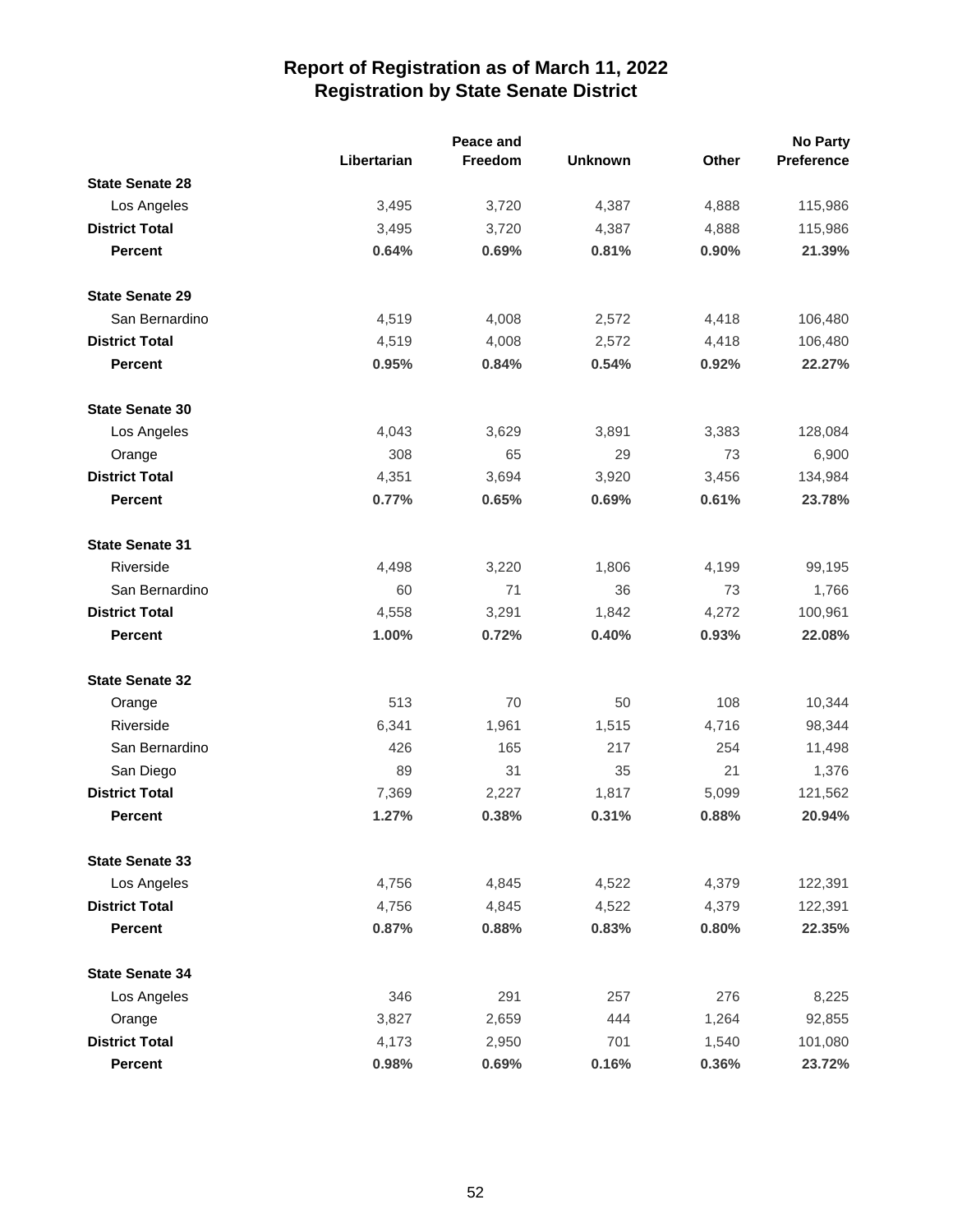|                        | <b>Total</b> |                   |            |             |        |
|------------------------|--------------|-------------------|------------|-------------|--------|
|                        | Registered   | <b>Democratic</b> | Republican | Independent | Green  |
| <b>State Senate 35</b> |              |                   |            |             |        |
| Los Angeles            | 511,480      | 312,028           | 53,839     | 13,787      | 1,844  |
| <b>District Total</b>  | 511,480      | 312,028           | 53,839     | 13,787      | 1,844  |
| <b>Percent</b>         |              | 61.00%            | 10.53%     | 2.70%       | 0.36%  |
| <b>State Senate 36</b> |              |                   |            |             |        |
| Los Angeles            | 50,390       | 22,705            | 11,103     | 1,122       | 135    |
| Orange                 | 570,460      | 190,884           | 215,109    | 19,891      | 1,822  |
| <b>District Total</b>  | 620,850      | 213,589           | 226,212    | 21,013      | 1,957  |
| <b>Percent</b>         |              | 34.40%            | 36.44%     | 3.38%       | 0.32%  |
| <b>State Senate 37</b> |              |                   |            |             |        |
| Orange                 | 590,583      | 216,449           | 195,465    | 19,584      | 1,910  |
| <b>District Total</b>  | 590,583      | 216,449           | 195,465    | 19,584      | 1,910  |
| <b>Percent</b>         |              | 36.65%            | 33.10%     | 3.32%       | 0.32%  |
| <b>State Senate 38</b> |              |                   |            |             |        |
| Orange                 | 176,161      | 55,697            | 70,502     | 6,681       | 458    |
| San Diego              | 429,085      | 169,957           | 122,283    | 17,969      | 1,664  |
| <b>District Total</b>  | 605,246      | 225,654           | 192,785    | 24,650      | 2,122  |
| <b>Percent</b>         |              | 37.28%            | 31.85%     | 4.07%       | 0.35%  |
| <b>State Senate 39</b> |              |                   |            |             |        |
| San Diego              | 603,748      | 275,752           | 137,649    | 23,437      | 2,597  |
| <b>District Total</b>  | 603,748      | 275,752           | 137,649    | 23,437      | 2,597  |
| <b>Percent</b>         |              | 45.67%            | 22.80%     | 3.88%       | 0.43%  |
| <b>State Senate 40</b> |              |                   |            |             |        |
| San Diego              | 569,539      | 196,045           | 195,646    | 23,393      | 1,884  |
| <b>District Total</b>  | 569,539      | 196,045           | 195,646    | 23,393      | 1,884  |
| <b>Percent</b>         |              | 34.42%            | 34.35%     | 4.11%       | 0.33%  |
| <b>State Total</b>     | 22,038,154   | 10,300,858        | 5,271,605  | 742,581     | 91,636 |
| <b>Percent</b>         |              | 46.74%            | 23.92%     | 3.37%       | 0.42%  |